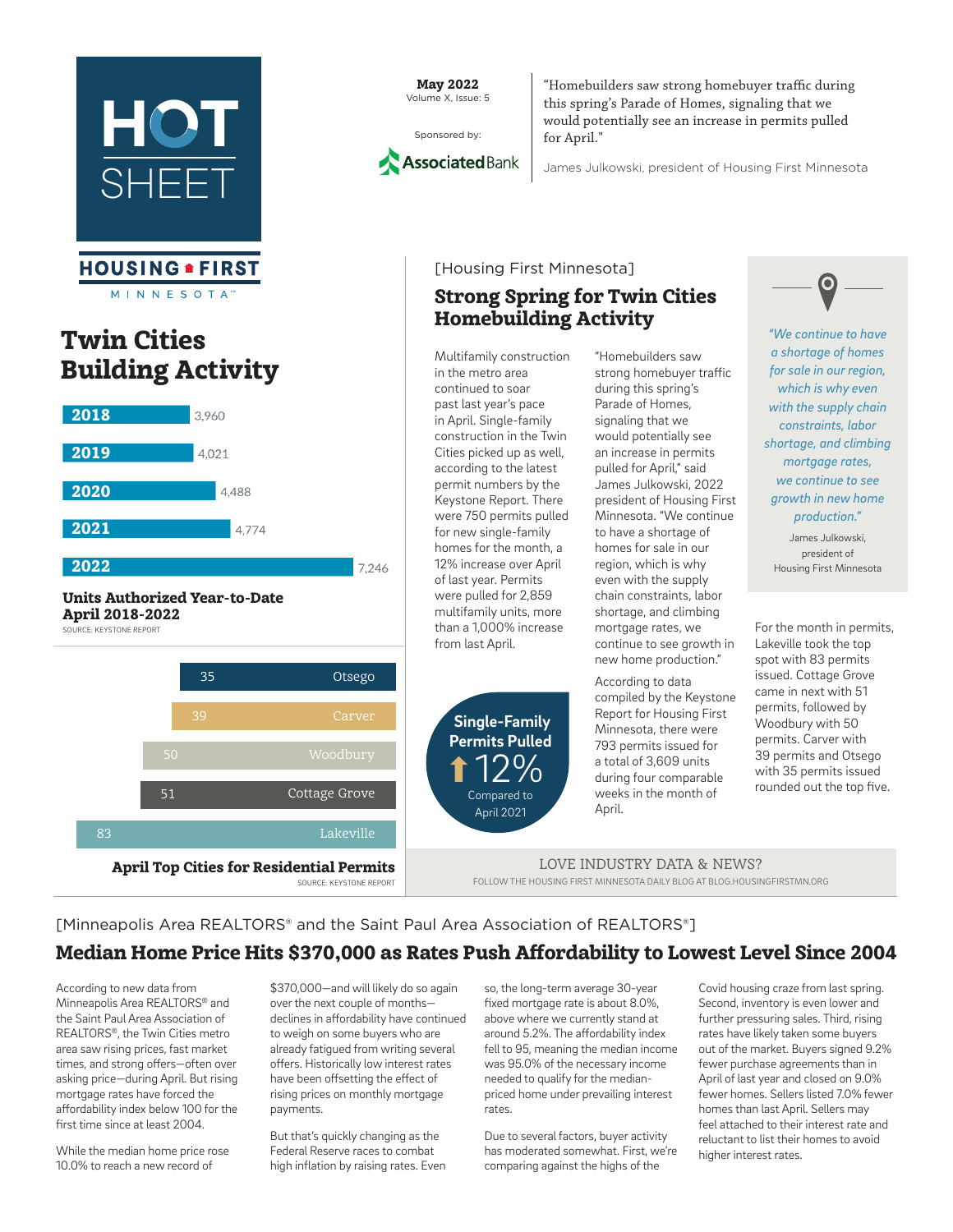# April 2022 Metro Building **Activity**

Multifamily construction in the metro area continued to soar past last year's pace in April. Single-family construction in the Twin Cities picked up as well, according to the latest permit numbers by the Keystone Report. There were 750 permits pulled for new single-family homes for the month, a 12% increase over April of last year. Permits were pulled for 2,859 multifamily units, more than a 1,000% increase from last April.



Twin Cities Housing Permits Authorized SOURCE: KEYSTONE REPORT



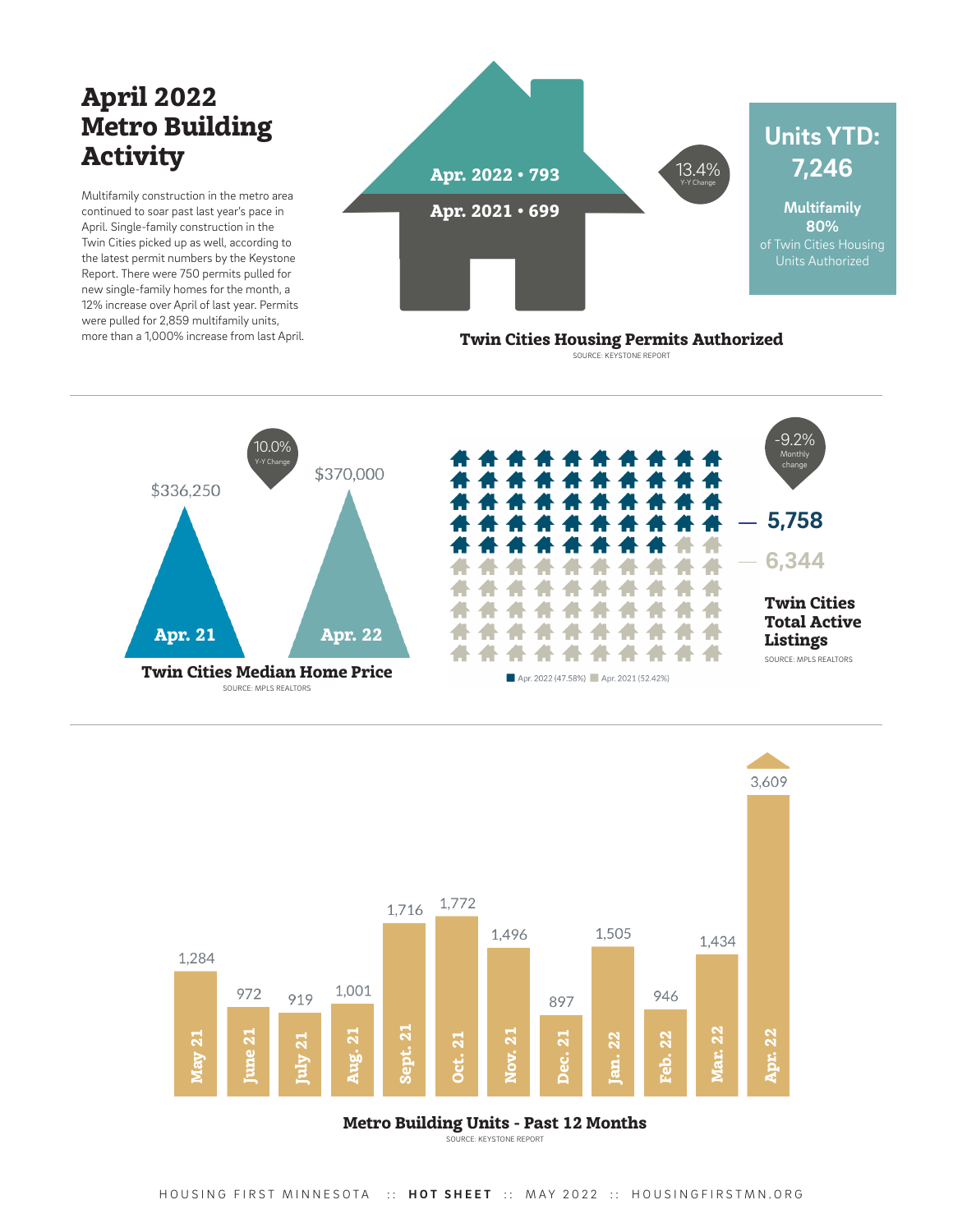## Employment

Minnesota's unemployment dropped on a non-seasonally adjusted basis to 1.6% in April, according to the Minnesota Department of Employment and Economic Development. This is compared to the March rate of 2.8%.

The national unemployment rate also ticked down from 3.8% in March to 3.3% in April. Construction employment in Minnesota recorded a 4% decrease, or 4,988 jobs, since April 2021.



 $\circ$ 

Oct. 21

Nov. 21

Dec.71

157,894

156,589



500

 $\Omega$ 

**Oct.21** 

Twin Cities Construction Weekly Wages SOURCE: DEED-MN

Jan. 22

Feb. 22

**Nov.23** 





## Regional/National **Statistics**

MN Construction Employment SOURCE: DEED-MN

Jan. 22

Feb. 22

**Mari22** 

Apr. 22

Sales of existing homes decreased 2.4% in April over the previous month, according to the National Association of REALTORS®. This is the third straight month of decreases in the existing home market.

Regionally, sales rose 1.5% month to month in the Northeast and increased 3.1% in the Midwest. In the South, sales dropped 4.6% over the previous month and in the West sales decreased 5.8% month-over month.

US Housing Units Authorized SOURCE: US CENSUS

Mar. 22

Agr. 22

1Q '22

82

4Q '21